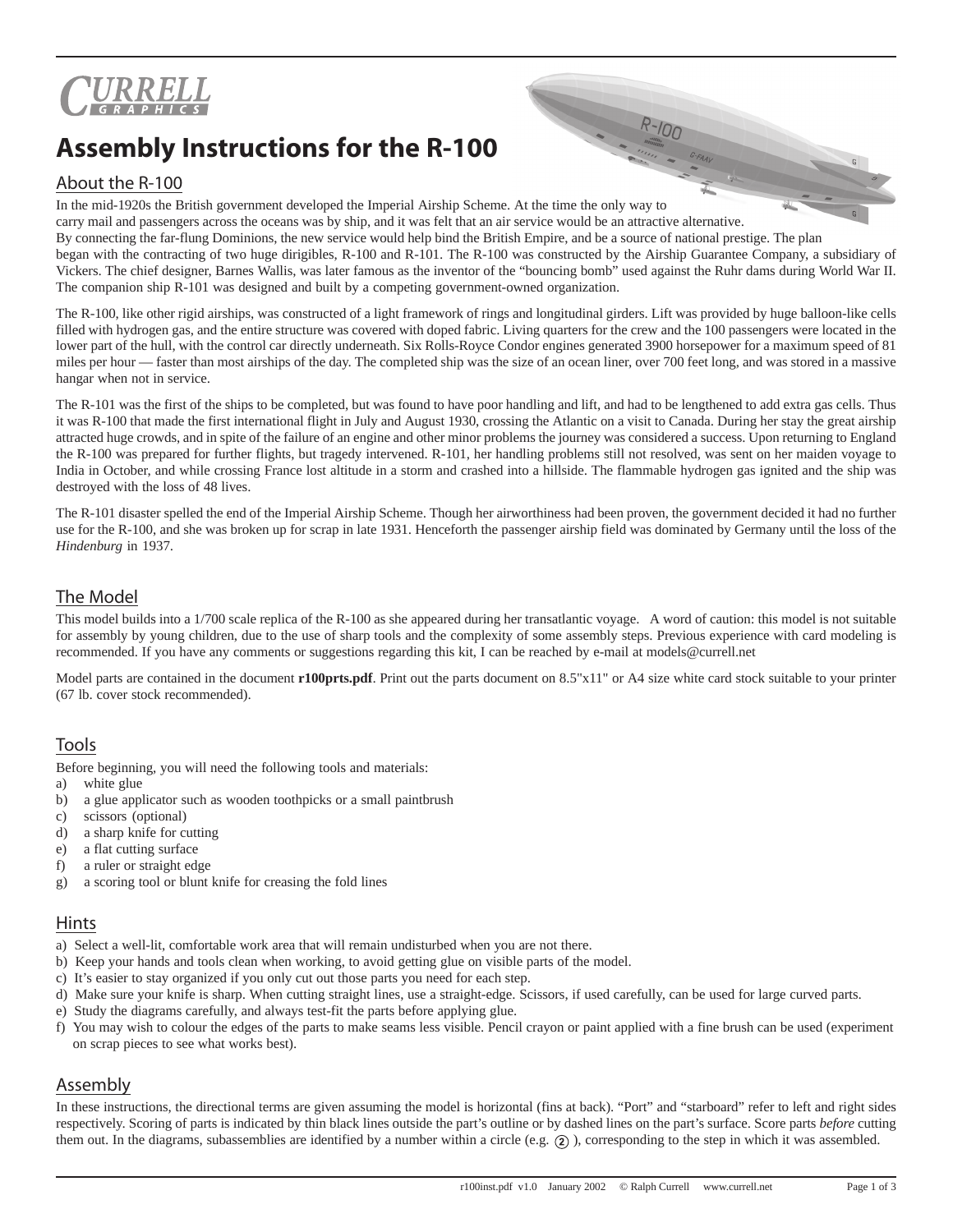Assemble the body sections (**steps 1–4**). The body (excluding the nose and tail) is made up of eight assemblies. These assemblies comprise an outer surface segment (the "skin" of the airship), a connecting strip and an internal former to provide strength and maintain the segment's shape. Note that the cross-section of the airship is a 16-sided polygon, and the outer surface part must be scored before cutting out. To construct a typical assembly, carefully cut out the parts and glue the connecting strip to the inside of the surface segment. This strip must be lined up so that the shaded areas protrude beyond the edge of the surface part (see the diagrams). The segment is then folded along the scored lines so the edges butt together and are held by the connecting strip. Once dry, the former ring is glued inside the connecting strip, ensuring it does not protrude into the notched part of the strip. When joining the completed sections to each other, ensure the longitudinal seams line up.

(**Step 5)** assemble the tail cone in the same manner as the body segments. Carefully bend together the "leaves" at the tail end and glue to form a rounded shape, then attach to the body assembly. Assemble the nose section parts A9 and B11 (**step 6**), connector plate B12/B13 and mooring cone B14/B15. Attach the mooring cone to the shaded area in the centre of the connector plate. The coloured areas printed on the connector plate will act as locating guides when bending the leaves on the nose section to form a rounded shape. Position the connector plate in the front of the nose segment and carefully glue the end of each leaf to the plate. Glue first to the four red shapes, then the gray shapes, then the uncoloured areas, taking care to position each leaf exactly on the coloured shape.

Assemble the control car (**step 7**) and attach to the blue printed shape on the bottom of the airship body.

Fold and cut out the horizontal fin stiffener A1 (**step 8**). Attach to the inside of fin surface A5 (lining up the bottom edges so that only the locating tabs protrude beyond the surface edge), and fold the surface around the stiffener to form the completed fin. Glue the outer edges of the fin surface together where they overhang the stiffener. Use the same procedure to assemble the upper (A1/A4) and lower (A2/A3) fins. Glue the fins to the airship body (**step 9**), ensuring they project at right angles to the body surface.

Assemble the display stand (**step 10**). This will allow you to set the airship down without damaging the engine assemblies in the following steps.

Assemble the port engine (**step 11**), ensuring the struts B5 and B6 are aligned as shown in the diagram. Assemble the starboard and rear engines (**step 12**). Attach engines (**step 13**) as indicated by the blue shapes printed on the body. Ensure the engine housings are aligned parallel to the long axis of the airship body. Finally, attach the propellers to the blue circles printed on the front and back of the engine housings (**step 14**), with the larger propeller C4 at the front end.